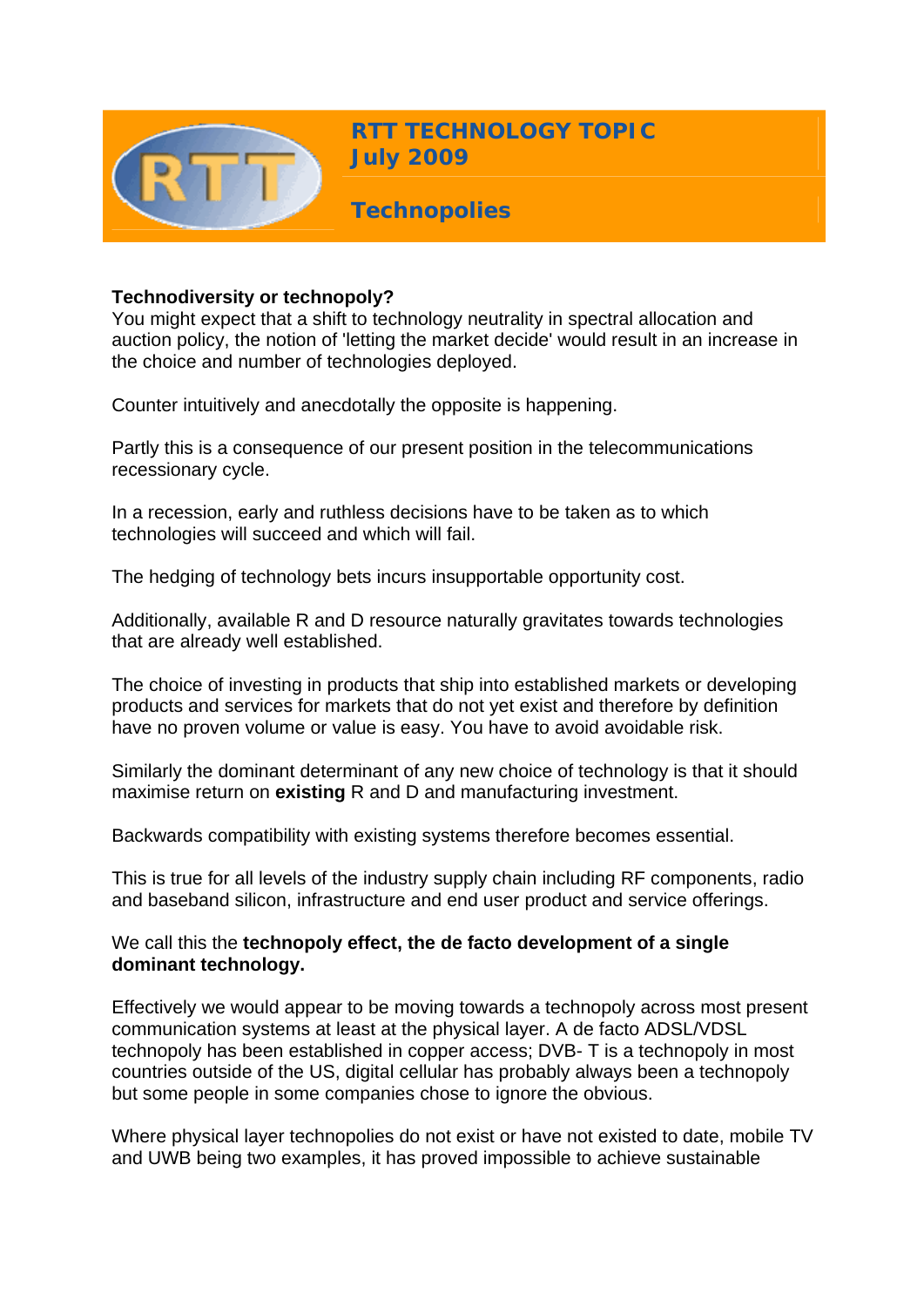market volume and value.

The same transition is happening in the upper layers of communication protocol stacks as internet protocols become more widely adopted. The internet and the World Wide Web are technopolistic, the basis of their success.

#### **The cost benefits of a technopoly**

A strong argument can be made that technopolies are universally beneficial.

Technopolies are however particularly beneficial when applied to radio communication systems.

This is because radio communication physical layer technopolies improve spectral **economic** efficiency.

Spectral **economic** efficiency is of course a much broader term than spectral efficiency.

Spectral economic efficiency embraces all spectrally related costs including standards making, component and system level R and D, manufacturing investment and through life technology support cost.

Standards making absorbs hundreds of thousands of man hours of expensive time.

The purpose of standards making when properly applied should be to provide a precise description and working model of a technology that does not exist commercially but is known to be commercially realisable within a certain time scale. This process is sometimes known as technology interception.

In radio systems, the need for interoperability between products and services requires the technology to be described at the physical layer to bit level at base band and to dB level on the radio side.

This process takes at least five years. Products that conform to the standard then need to be designed. Products that conform to the standard then need to be manufactured.

In present market conditions, the notion of being able to support multiple technologies each requiring separate standardisation processes is close to inconceivable.

#### **The performance benefit of a technopoly**

Interestingly, also, the focusing effect of a technopoly means that R and D will be or should be more efficiently and effectively applied.

This means that over time user product functionality should improve faster thereby increasing realisable user value. One example would be power drain in mobile devices, a DC per bit performance metric.

In radio systems, performance gain, specifically improved stability, sensitivity and selectivity translates directly into efficiency gain, more megabits per MHz per cell per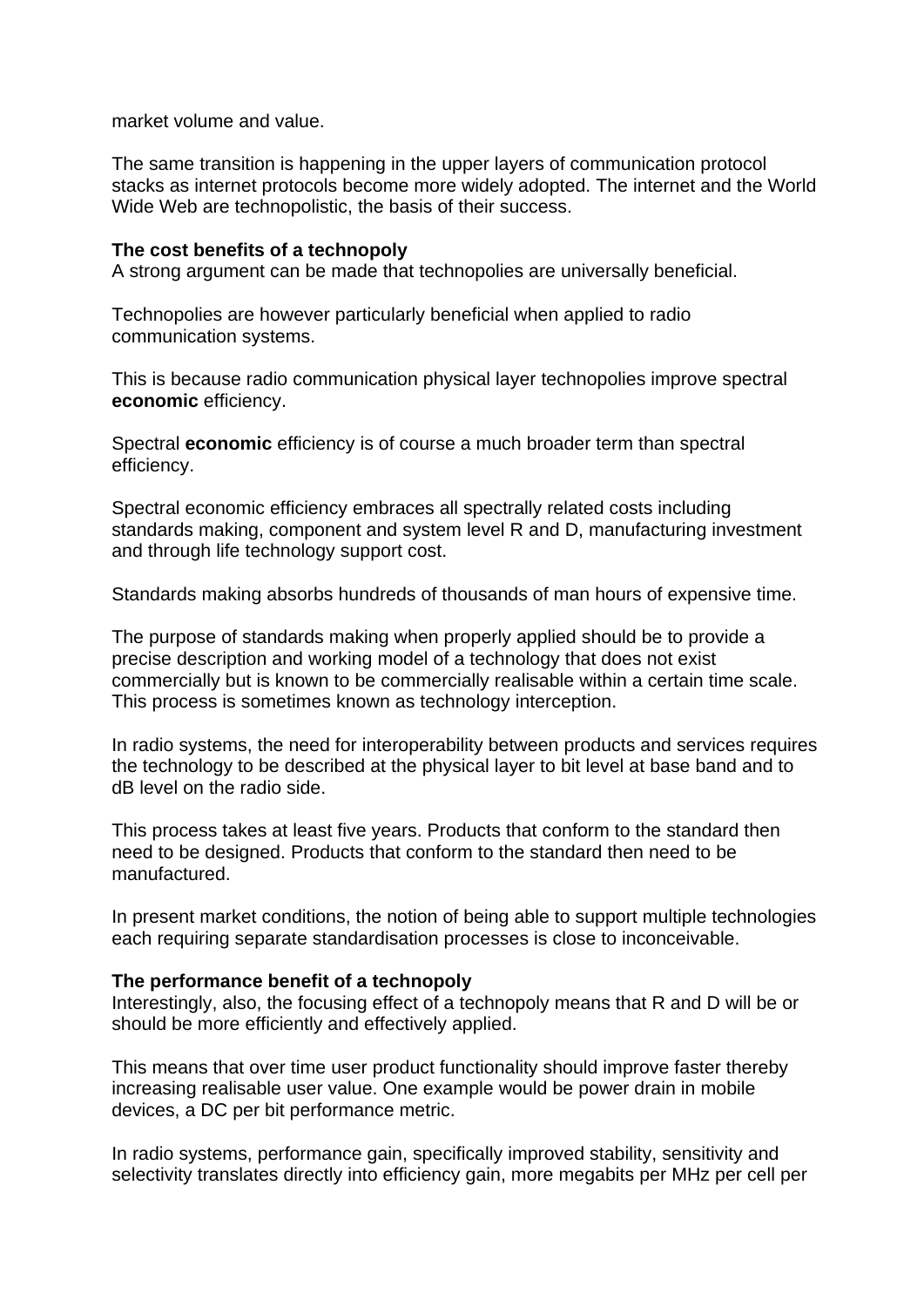sector.

## **Do technopolies only occur in recessionary conditions?**

Not necessarily though they are a likely consequence. In periods when an industry is expanding, hedging technology bets is more affordable and avoids painful decision making though even in these conditions this is probably not good management practice.

# **How will technopolies develop in future?**

Our thesis is that technopolies provide a de facto mechanism for amortising standards making, R and D and manufacturing investment over a broader market. This reduces final product cost.

The focusing of R and D effort also results in performance improvements that translate into additional user value and an increase in spectral economic efficiency.

The obvious next step is to extend technopolies across presently separate markets.

In particular, the adoption of OFDM in LTE brings the cellular industry much closer to the broadcast industry in terms of radio access technology.

This provides an obvious basis for a cross industry technopoly that would realise significant and probably essential cost reduction and performance enhancement opportunities.

Similar de facto cross industry technopolies are occurring or will occur in display technologies and next generation memory platforms and batteries and of course battery charging (hurrah).

However spectral cost increases the return achievable from radio access technopoly and suggests this is where the biggest potential competitive advantage is likely to occur.

So generally technopolies are a good thing and a necessary mechanism for reducing cost and improving product performance. They are particularly appropriate and useful for radio systems that have to realise value from over priced over valued spectrum.

The existence of a technopoly does not imply monopoly. Any and all companies can gain equal benefit from a technopoly provided they follow the rules and do not dilute R and D and manufacturing effort on areas with unestablished market scale.

This is particularly true in a recession but probably true across all stages of a telecommunications business cycle.

The same principles apply to countries that decide to deliberately create their own nationally specific technopolies.

For this to work you need political will, a command economy and a massive domestic market. China and India may qualify. The US or Europe do not. It is a pretty dumb idea to artificially create a technopoly. The strongest technopolies are the ones that